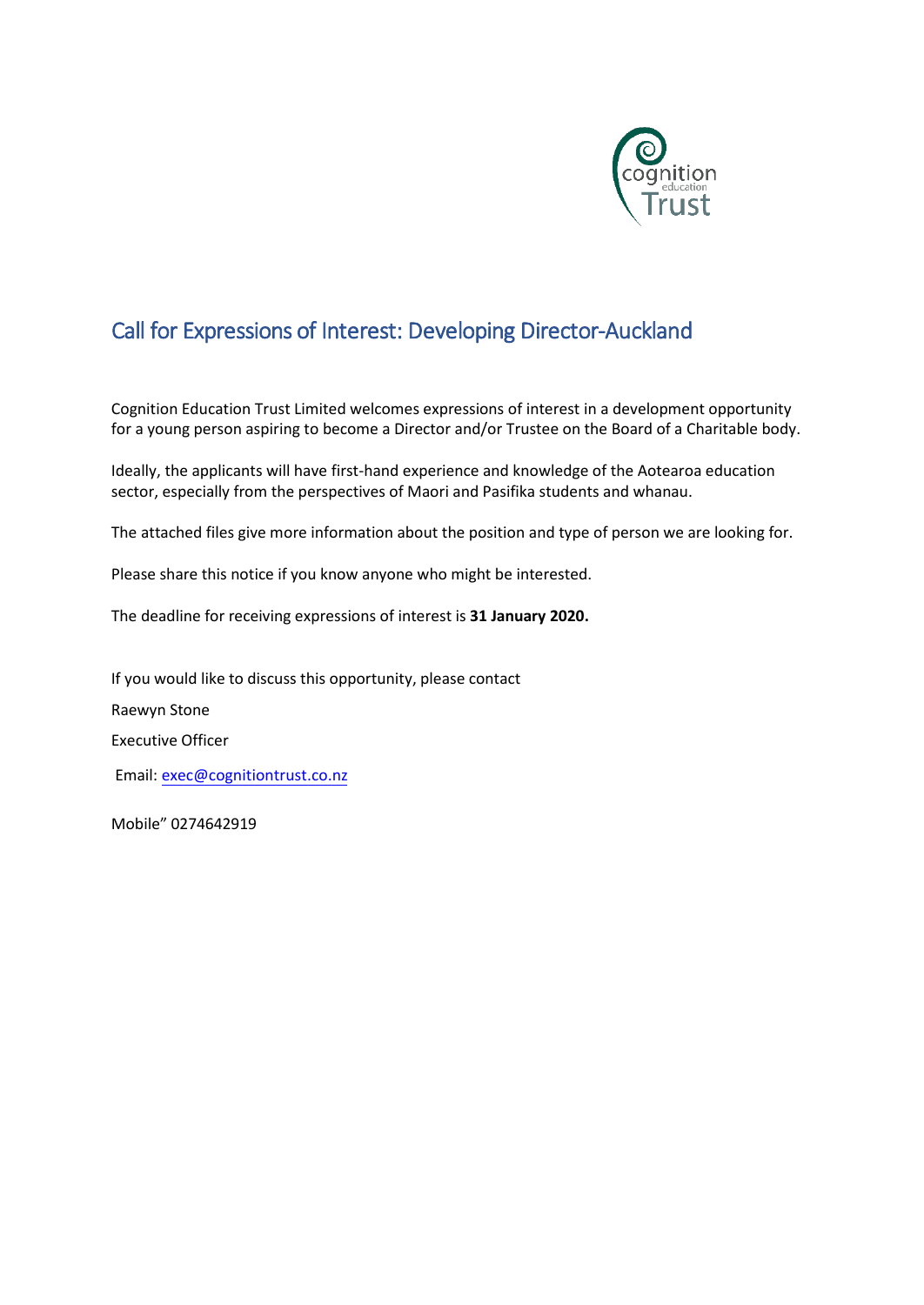

# Call for Expressions of Interest: Developing Director-Auckland

### 1. The Opportunity

The purpose of the Cognition Education Trust is to improve the opportunities and lives of our children and young people by funding initiatives that help them develop the capabilities and competencies for successful living and lifelong learning, address educational inequalities and increase teacher effectiveness. The Trust has a significant investment portfolio which provides the revenue to fund projects. The Trust is also the 100% shareholder of Cognition Education Limited, a company providing commercial consulting activities to schools and educational institutions. The Trust's activities are managed by a corporate trustee, Cognition Education Trust Limited (CETL).

[To find out more about the work of the T](https://www.cognitioneducationtrust.org/)rust, please visit our website:

#### [https://www.cognitioneducationtrust.org/](http://www.cognitioneducationtrust.org/)

The CETL Board is providing a development opportunity for a young person aspiring to become a Director and/or Trustee on the Board of a Charitable body. This opportunity reflects the Board's commitment to good governance practice and to increasing the capacity and range of perspectives and experiences on the Board.

The position is for 3 years renewable annually after review, with appropriate remuneration. Travel expenses, if any, will be reimbursed.

Board meetings are usually 6 full Board meetings each year held from 1-4.30pm, with additional Committee meetings and teleconferences as required. A schedule of meetings for 2020 is attached. (Note: teleconferences are on a "as required" basis and flexible).

#### 2. What the role is: Position Description

#### Scope

The Developing Director is not legally a Director, formally appointed in the sense of a shareholder resolution or Board appointment to fill a vacancy. This appointment is a contractual arrangement between the CETL Board and the Developing Director, recorded in a Letter of Appointment.

The Developing Director will receive support and mentoring in a broad range of governance responsibilities as set out in the specific responsibilities of the CETL Board (attached).

The Developing Director will attend Board and Committee meetings, participate in Board discussions and receive Board documentation, but will not: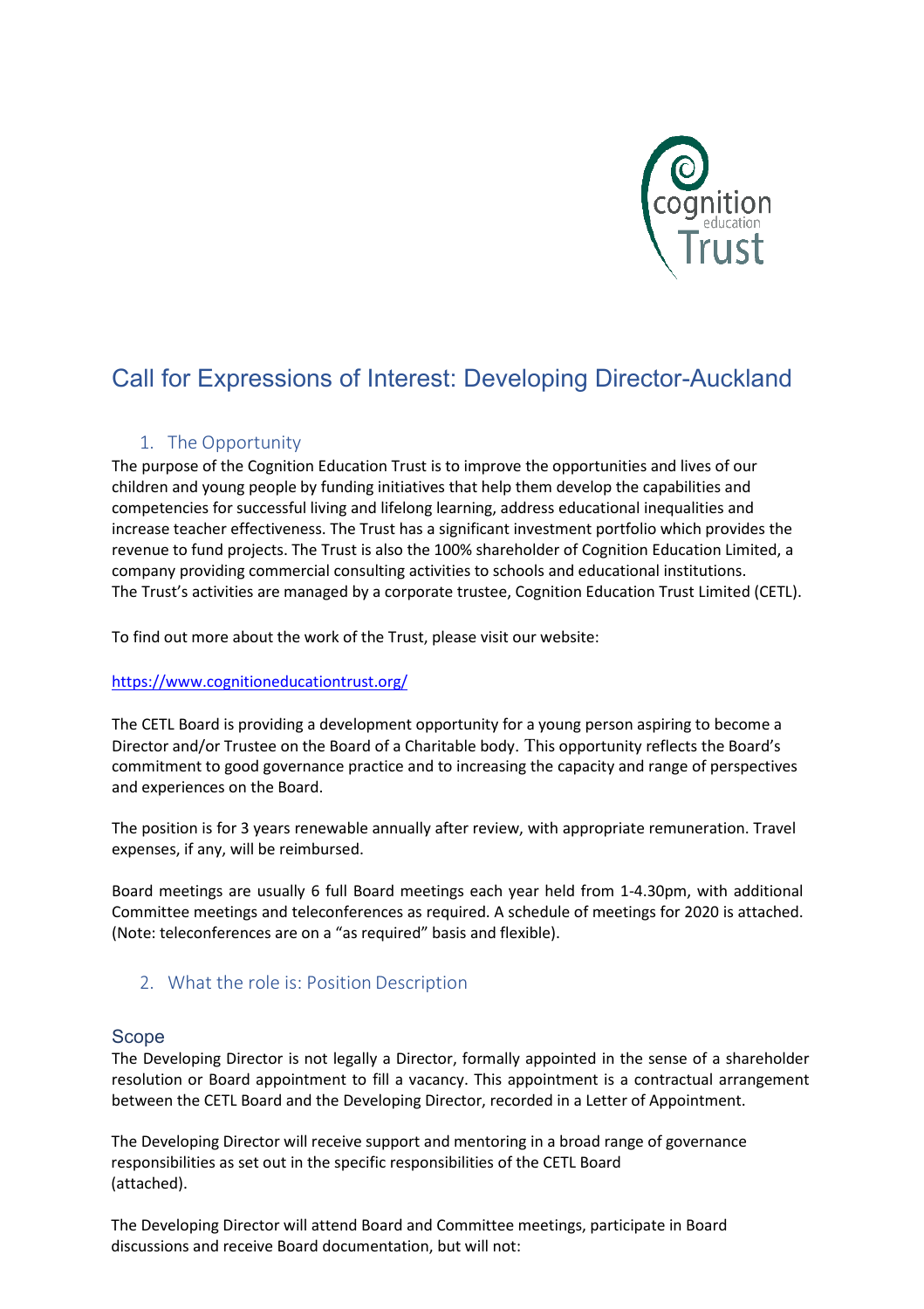- Exercise Board powers and duties
- Vote in Board decisions
- Make up part of the quorum for ameeting
- Represent or speak on behalf of the Board.

### Responsibilities of the Developing Director

- To attend and actively participate in Board meetings and, where appropriate, Committee meetings
- To attend and contribute to mentoring sessions or other development opportunities as arranged by the Chair (or the Chair's delegate)
- With the Chair (or the Chair's delegate), identify strengths and areas for development in terms of knowledge and skills and be prepared to accept advice and support and monitor progress
- Respect Board confidentiality and not use documentation or other information gained through the developing directorship in other forums or for personal activities, except with the prior approval of the Chair.

## Responsibilities of the Chair and Board

The Chair will:

- Establish with the Developing Director a personal development programme
- Provide time for mentoring and monitoring progress
- Ensure the Developing Director is enabled and supported in contributing tomeetings
- Ensure the Developing Director has access to the necessary information, contacts and other resources to fulfil their responsibilities.

The Board will:

- Provide specific advice and expertise to the Developing Director as requested by theChair
- Support the Developing Director in contribution to discussions
- Provide constructive feedback to the Developing Director.

#### 3. Who we are looking for-Person Specification

We are looking for someone who can demonstrate they are:

- Highly motivated and committed to developing skills and experience in good governance
- Receptive to guidance, mentoring and constructive feedback
- Willing and able to attend all Board, committee and other relevant meetings
- Well -prepared for meetings and willing to actively participate indiscussions.

And ideally has-

- First-hand experience and knowledge of the Aotearoa education sector, especially from the perspectives of Maori and Pasifika students andwhanau
- Understanding of global trends such as technological change and how they impact on the education sector and society in general.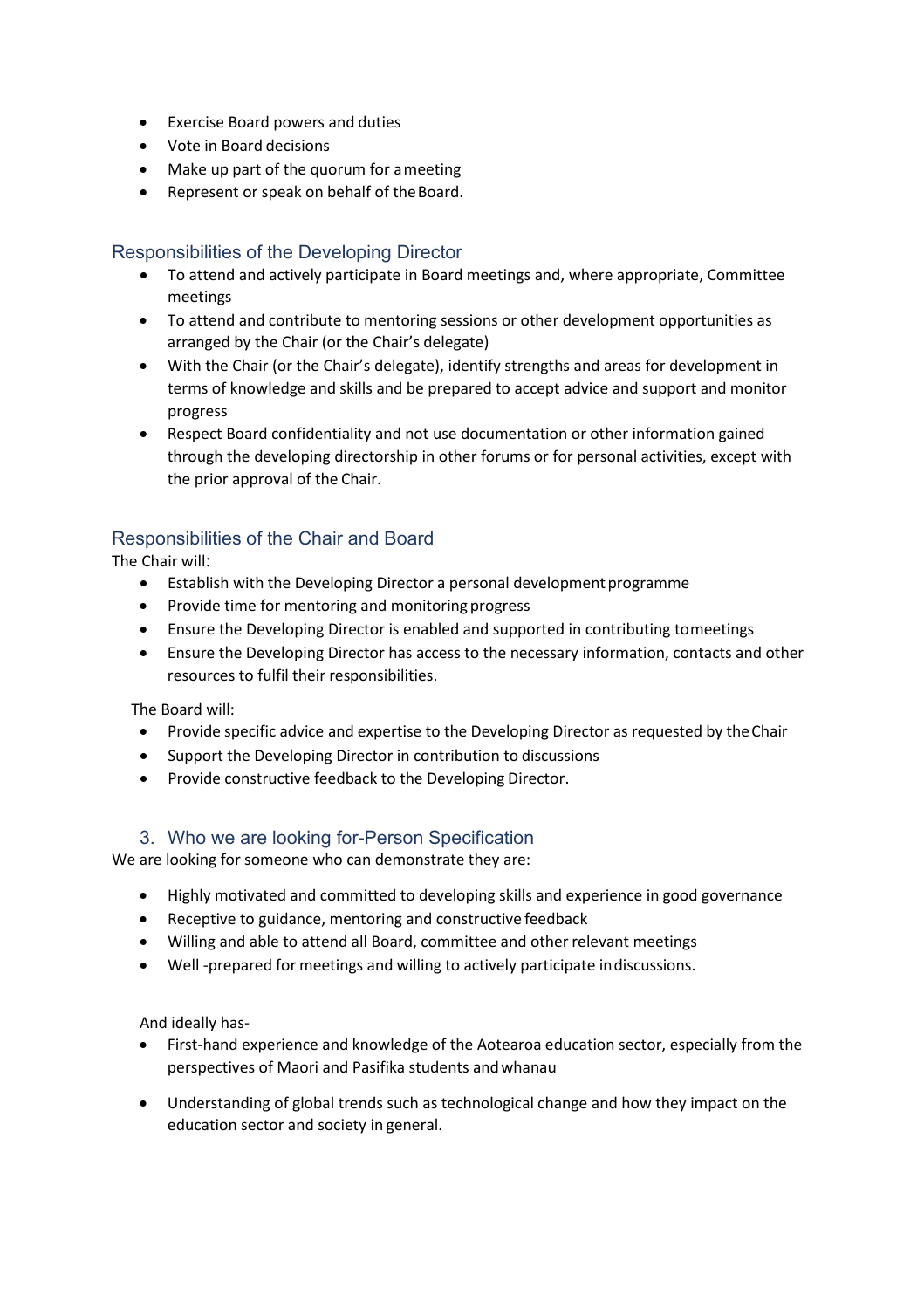#### 4. Application process

If you would like to be considered for this opportunity, please send a CV, covering letter and any other material, that indicates how you meet our requirements. All expressions of interest will be considered by the Board and "short-listed" applicants interviewed in person.

#### **Please send these by Friday 31 January 2020 to:**

Raewyn Stone

Executive Officer

Cognition Education Trust Ltd

Email[: exec@cognitiontrust.co.nz](mailto:exec@cognitiontrust.co.nz)

Mobile: 0274642919

If you would like to discuss this opportunity or have further information, please contact Raewyn.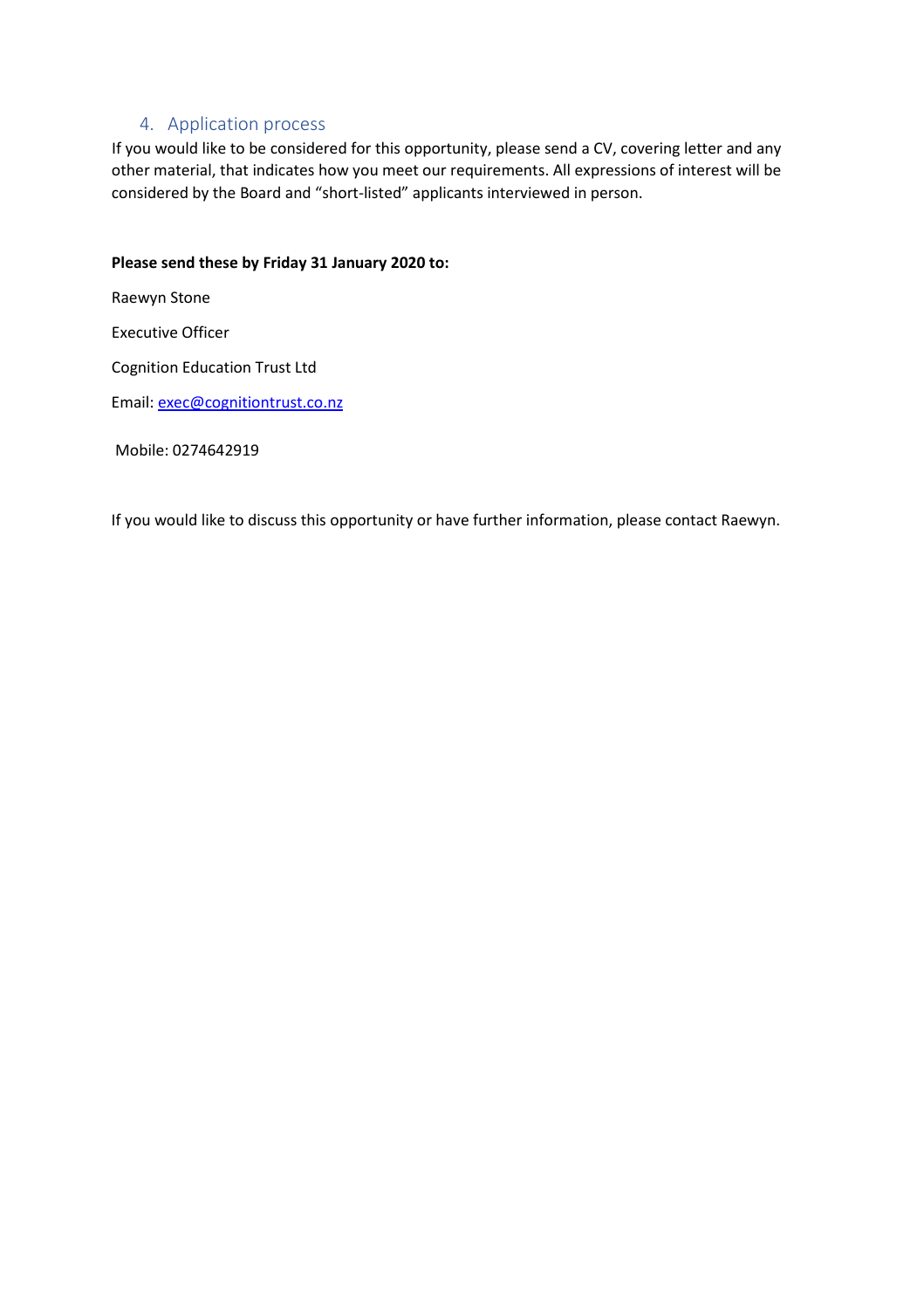## Cognition Education Trust Board: schedule of meetings 2020 (Excludes Grants Advisory Panel)

| Date                  | Time                                                 | Format                                                                          | Agenda sent<br>out    |
|-----------------------|------------------------------------------------------|---------------------------------------------------------------------------------|-----------------------|
| Wednesday 19 February | 12-1.00pm<br>1-1.30pm<br>1.30-4.00pm                 | Investment Committee<br>Risk & Audit Committee<br><b>Board Meeting</b>          | Friday 14<br>February |
| Wednesday 18 March    | 12-1.00pm                                            | Teleconference                                                                  | Friday13<br>March     |
| Wednesday 8 April     | 1-4.00pm                                             | <b>Board Meeting</b><br>Board evaluation<br>Review Committee membership<br>&TOR | Friday 3 April        |
| Wednesday 13 May      | 12-1.00pm                                            | Teleconference                                                                  | Friday 8 May          |
| Tuesday 16 June       | Joint Audit<br>Committee TBC<br>1-4.00pm<br>4-6.00pm | <b>Board Meeting</b><br>Joint Boards Meeting                                    | Friday 12<br>June     |
| Wednesday 15 July     | 12-1.00pm                                            | Teleconference                                                                  | Friday 10 July        |
| Wednesday 19 August   | 1-4.00pm                                             | <b>Board Meeting</b><br><b>Granting Strategy Review</b>                         | Friday 14<br>August   |
| Wednesday 9 September | 12-1.00pm                                            | Teleconference                                                                  | Friday 4<br>September |
| Wednesday 14 October  | 12-1.00pm<br>1-1.30pm<br>1.30-4.00pm                 | Investment Committee<br>Risk and Audit Committee<br><b>Board Meeting</b>        | Friday 9<br>October   |
| Wednesday 4 November  | 12-1.00pm                                            | Teleconference                                                                  | Friday 30<br>October  |
| Tuesday 15 December   | 1-4.00pm<br>4.30-6.30pm                              | <b>Board Meeting</b><br>Joint Boards Meeting                                    | Friday 11<br>December |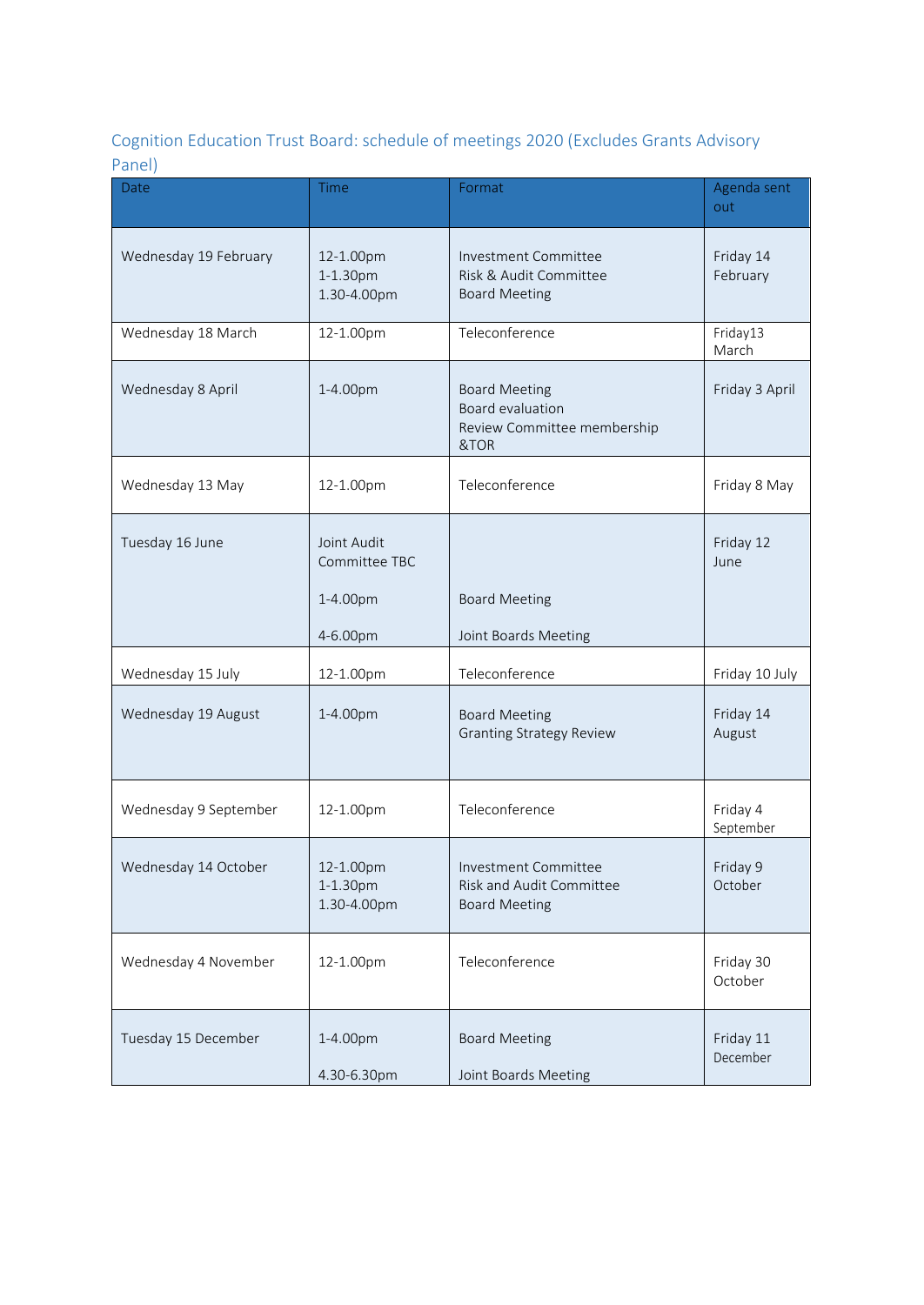## Extracts from CET Governance manual

## 4.0 Governance

Currently, the Trustee of the Trust is a company, Cognition Education Trust Limited (Corporate Trustee). Trustees are also directors of Cognition Education Trust Ltd.

The Corporate Trustee is not itself a charity. Its only purpose is to be the Trustee of the Trust. The Trustee Company itself is governed by its Constitution. Clause 39.2 of the constitution of Trustee Company provides that the minimum number of directors of the Trustee Company is two and the maximum number is twelve. The CET holds 100% of the shares in Cognition Education Ltd (CEL) and each director holds twenty of the one hundred shares in CEL. See diagram in Appendix 1.

The role of Directors is to act in good faith in the best interest of the Trust and its beneficiaries. Directors receive an honorarium (plus expenses). Term of tenure is three **years, normally renewable once.**<br>4.2 Role of CET Ltd

Role of CET Ltd

The role of each Director and Directors collectively as a Board is to:

- Uphold the Trust Deed and Trustee Company Constitution and act in accordance with the Trust Governance Manual, including upholding the Trustee Code of Conduct
- Ensure that granting processes and decisions are made in the best interests of beneficiaries, in accordance with the Trust deed and consistent with good philanthropic practice
- Ensure wise stewardship of all assets in the best interest of beneficiaries
- Review, modify and approve annual strategic and financial plans, including the Investment Strategy, Granting Strategy, End of Year Accounts and AnnualBudget
- Be diligent in overseeing Trust finances so that the Trust meets all legal and contractual obligations
- Ensure that risks are either eliminated or actively managed
- Promote the work of the Trust with stakeholders and identify potential partnerships and opportunities for collaboration
- Ensure organisational resources, including Board resources, are adequate for the purpose and employed efficiently
- Act as a responsible 100% shareholder of Cognition Education Ltd, respecting the relevant responsibilities of the Board and management of CEL
- Prepare for and attend meetings, participate and share expertise
- Elect a Chair, Deputy Chair, Committee members and members of the Grants Advisory Panel; and to appoint external auditors and other advisors as required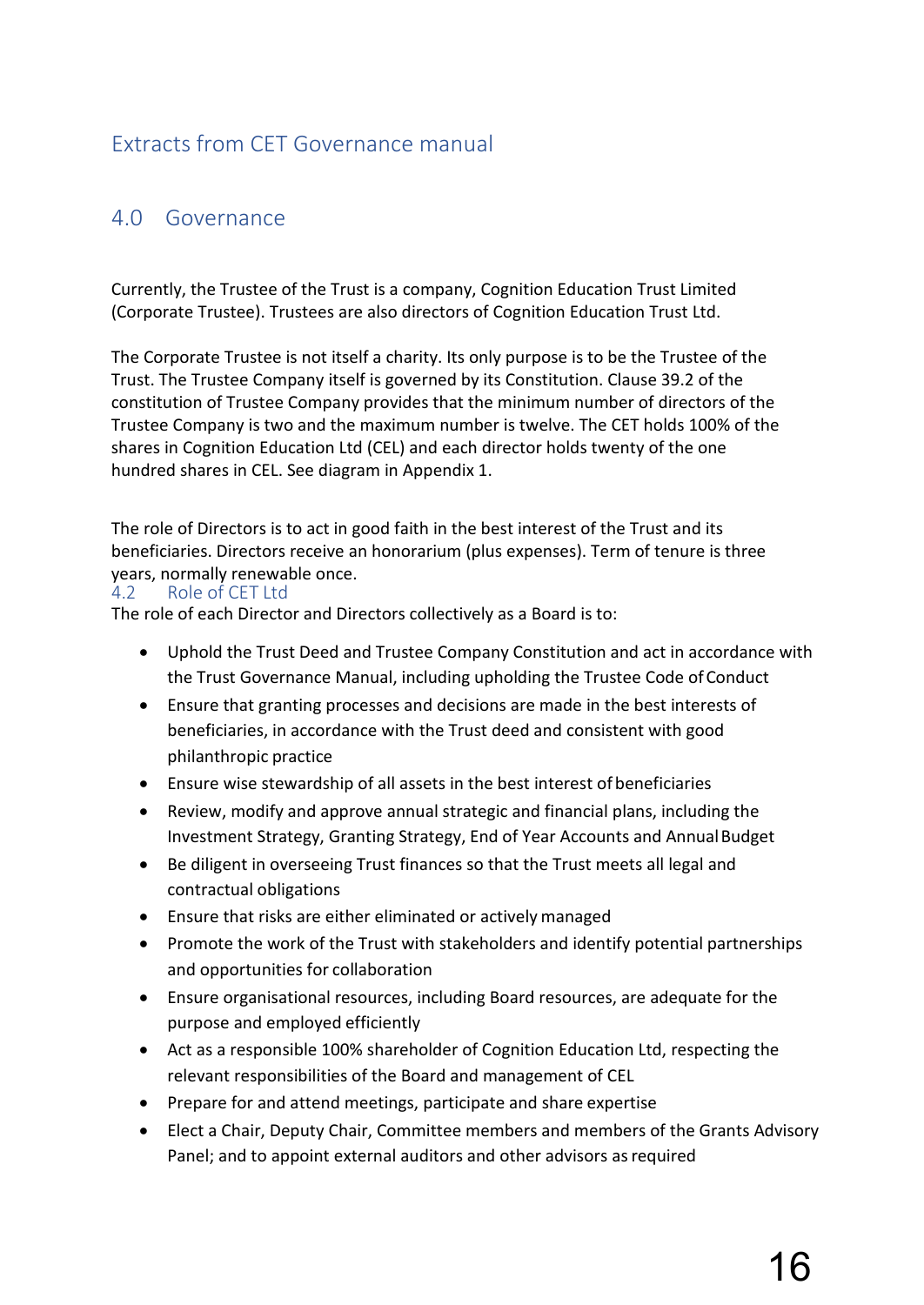- Undertake any project or committee work with due diligence, taking all reasonable steps to achieve desired outcomes within timeframes agreed to by the whole Board
- Participate in a Board performance review at least bi-annually.

## 4.4 Shareholder responsibilities

The Shareholder objective is to enhance the value on a sustainable basis, of the 100% shareholding in Cognition Education Ltd.

The Shareholder responsibilities are to:

• Appoint the Directors of the Cognition Education Ltd Board

Negotiate and monitor a Statement of Intent (SOI) with key performance indicators that enable the CET to measure the performance of CEL. The SOI includes the requirement that CEL consult the CET on all material transactions (as defined in the Companies Act).